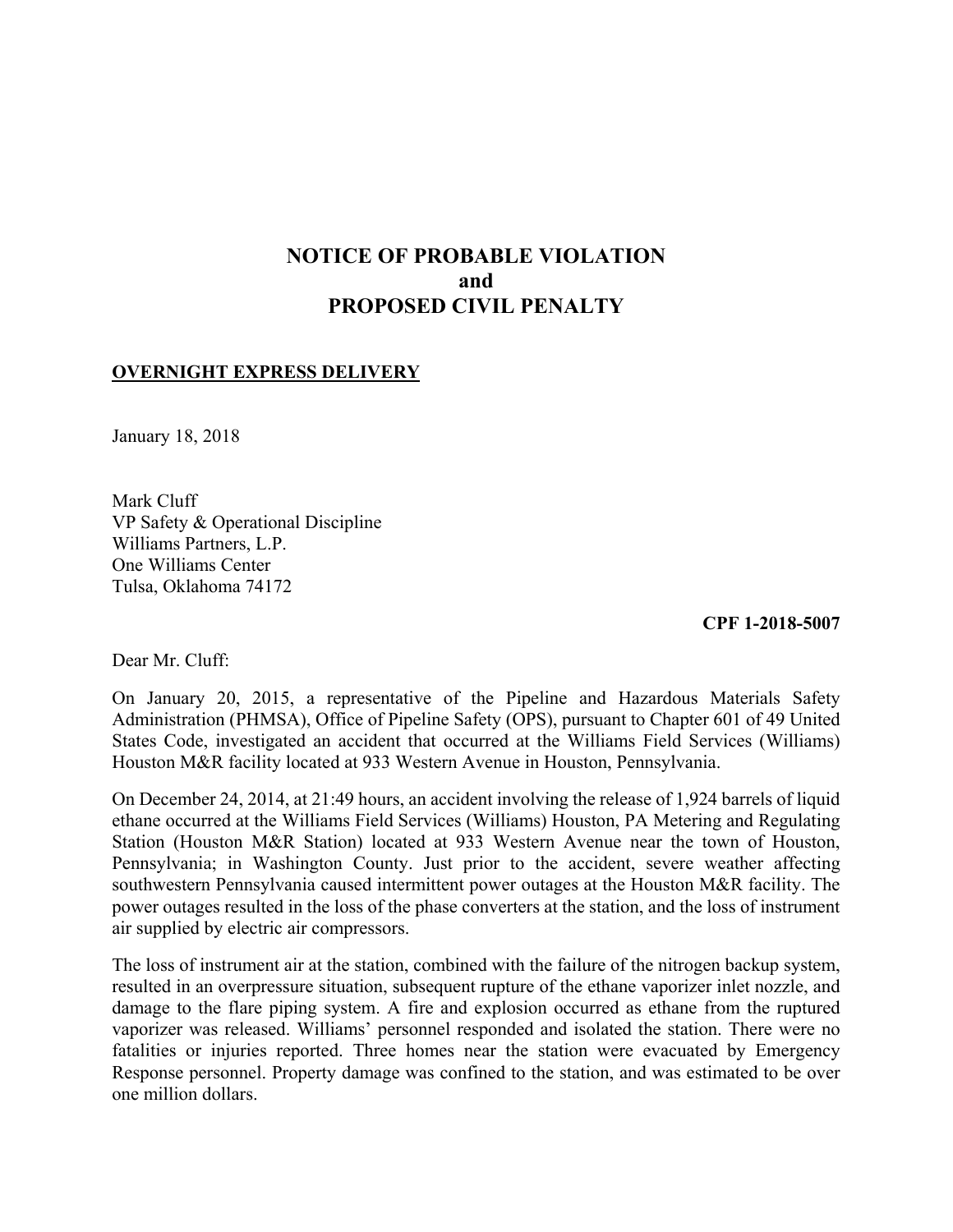As a result of the investigation, it appears that you have committed probable violations of the Pipeline Safety Regulations, Title 49, Code of Federal Regulations. The items inspected and the probable violation(s) are:

**1. §195.52 Immediate notice of certain accidents.**

**(a) At the earliest practicable moment following discovery of a release of the hazardous liquid or carbon dioxide transported resulting in an event described in §195.50, the operator of the system must give notice, in accordance with paragraph (b) of this section, of any failure that:** 

# **(2) Resulted in either a fire or explosion not intentionally set by the operator;**

 Williams failed to provide notice to the National Response Center at the earliest practicable moment following the discovery of a release of hazardous liquid at the Houston M&R facility that resulted in a fire and explosion. Specifically, on December 25, 2014, at 13:23 Eastern Standard Time, a Williams representative notified the National Response Center (NRC) of a release which occurred at the Williams Field Services Houston M&R facility on December 24, 2014 at 23:50. The accident was reported to the NRC thirteen hours and 33 minutes after Williams confirmed the release.

 additional telephonic reports if there are significant changes in the number of fatalities or injuries, Advisory Bulletin ADB 2013-01, posted in the Federal Register on January 30, 2013, advised owners and operators of gas and hazardous liquids pipeline systems and LNG facilities that they should contact the NRC within one hour of discovery of a pipeline accident and should also file product release estimates, or the extent of damages.

In addition, Williams' release reporting procedures, 6.04-ADM-002, Section 1.1, of the System Integrity Plan, state:

"Due to the very short timeframes required for reporting to regulatory agencies (usually within one hour of an event) and the possibility for penalties associated with delayed reporting, it is imperative that all Releases and events required to be reported by this Procedure are reported immediately. Do not delay reporting by attempting to exactly determine the amount released. Report immediately with an estimate and correct later."

Section 2.3.1.1 states "Report immediately if you determine or suspect that the 5 gallon/24 hour threshold will be met or exceeded."

Williams failed to notify the NRC within 1 hour of the confirmed release.

# **2. §195.202 Compliance with specifications or standards.**

## **Each pipeline system must be constructed in accordance with comprehensive written specifications or standards that are consistent with the requirements of this part.**

 Williams failed to follow written construction procedures during the commissioning of the Houston M&R facility, which was placed into service in September 2014. Specifically, Williams failed to commission the new nitrogen system when commissioning the Houston M&R facility.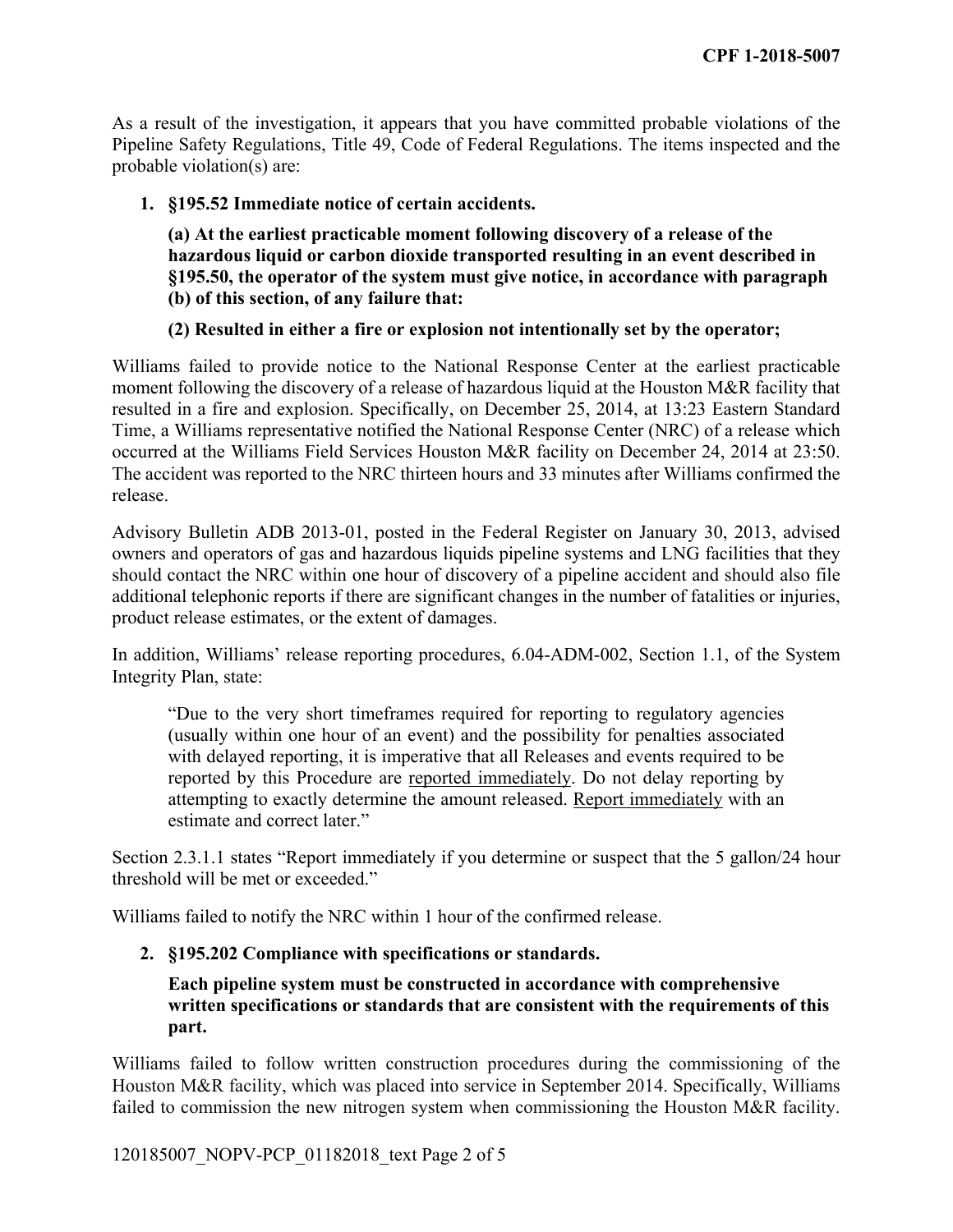The backup nitrogen system was designed to automatically activate in the event of the loss of the main instrument air supply to the station, thus allowing continued temporary operation of valves, overpressure protection, and safety devices at the station.

During the investigation, PHMSA reviewed Williams' procedures, facility design information, control room and construction records, original construction drawings, accident report (Form F7000.1), incident analysis causal map, and SCADA data, and conducted interviews with Williams personnel.

### **Williams' Procedures:**

Williams Pre-Startup Safety Review (PSSR), Procedure No. 9.09-ADM-001-PSSR Procedure, Revision 8, dated 1/1/2011 states in part:

Section 2.1.2:

"A PSSR is required prior to startup or placement into service of any new or modified asset or any existing asset that has been out of service for 12 or more months or removed from service for significant maintenance (generally, anything exceeding preventative maintenance), non-routine repairs and/or otherwise disassembled.

Section 2.1.3:

"At a minimum, the PSSR will:

2.1.3.1 Provide verification that construction is performed in accordance with design and specifications.

 etc. in accordance with design and specifications." 2.1.3.2 Provide verification that equipment/assets are inspected, tested, calibrated,

#### **Interviews and Records**

 Following the accident, Williams found that the outlet valves on the nitrogen bottles were all closed. PHMSA asked Williams' personnel if the nitrogen system was tested as part of the post construction / pre-startup inspections, and requested records for any tests conducted by Williams prior to commissioning the Houston M&R facility. From the interviews and related record reviews, PHMSA discovered several issues, including:

- 1. Williams did not have documentation to show that the nitrogen system was tested prior to accident on December 24, 2014. The PSSR form completed for this project shows the P&IDs/PFDs were signed off by Williams personnel on 8/1/14. The nitrogen system was the Houston M&R facility being placed in service on September 22, 2014, or prior to the not included in the PSSR or point-to-point (loop) checks.
- 2. Williams' Manager of Asset Integrity West, stated that the nitrogen system was designed to be the backup system. Williams' personnel stated that the bottles were never opened in September 2014 when the Houston M&R facility was commissioned, and indicated that there was no maintenance or operational reason for the valves to be closed.
- 3. The Houston M&R Station Piping and Instrumentation Diagram (P&ID) issued for construction on 10/3/2013, and subsequently revised on 12/6/2013, incorrectly identified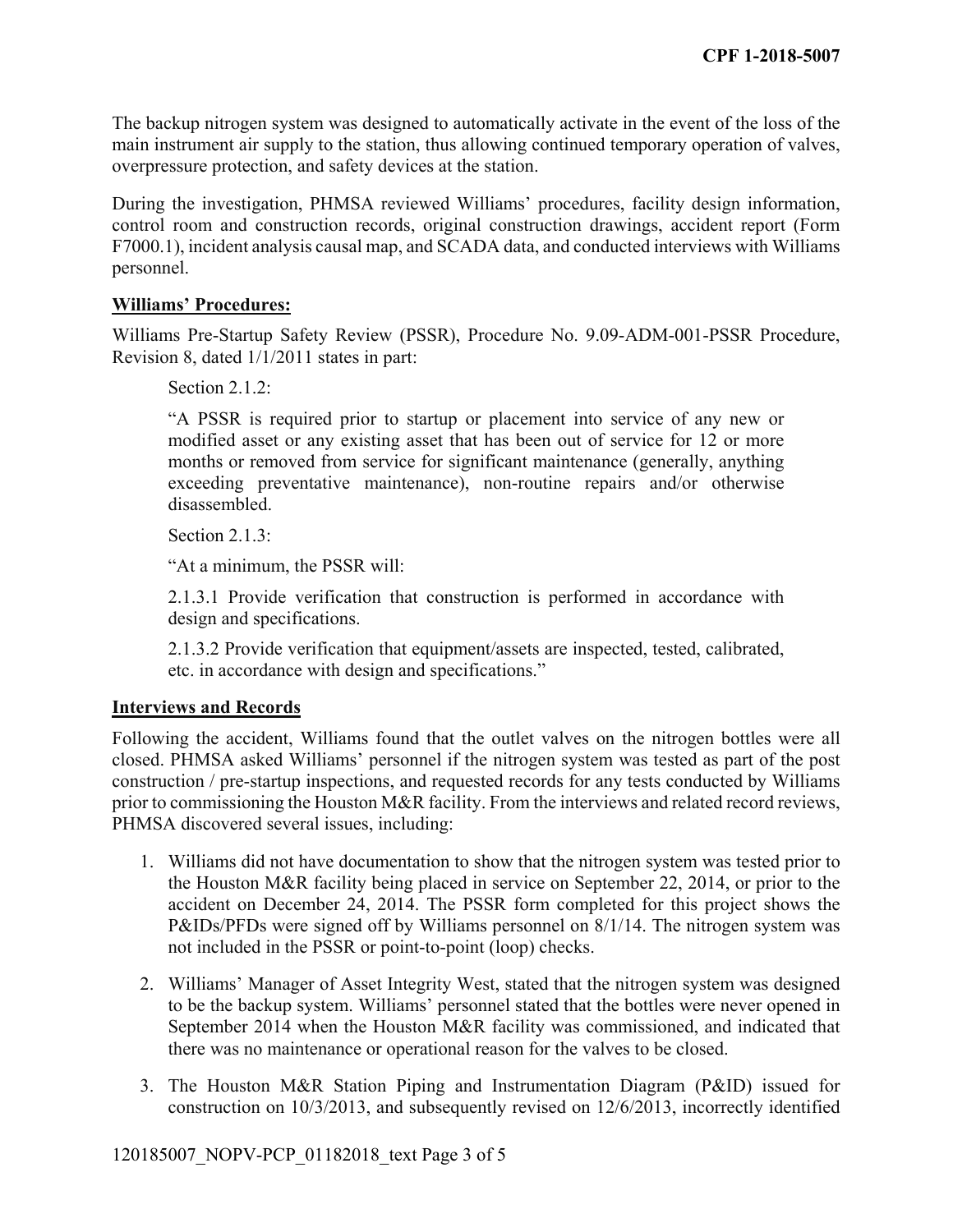removed from the P&ID's and replaced with details of the nitrogen backup system. the nitrogen backup system as two Air Storage Racks (ASR) ASR-0066 and ASR-0067. On January 15, 2015, following the accident, the information related to the ASR's was

#### **Williams' Causal Analysis:**

As a result of the accident, Williams completed PHMSA Form F7000.1 titled "Accident Report – Hazardous Liquid Systems," and conducted a causal analysis of the accident. The causal analysis concluded in part that:

- 1. "Williams SIP did not have guidelines for standard facility procedures."
- 2. "Operating procedures did not detail operation of air system and backup system of all MLVs [Main Line Valves]"
- 3. "Issues with backup air system [were] not identified during project design, execution, or commissioning"
- 4. "Design documentation [was] inadequate to correctly implement back up"
- 5. "The instrument air backup [was] not in service"

 Williams failed to verify that the Houston M&R facility was constructed, inspected, tested, and As established in Williams' records, interviews of Williams' personnel, and the causal analysis, calibrated in accordance with comprehensive written specifications or standards, as required by 49 C.F.R. §195.202 and Williams' own procedures.

#### Proposed Civil Penalty

 may not exceed \$200,000 per violation per day, with a maximum penalty not to exceed \$2,000,000 Under 49 U.S.C. § 60122 and 49 CFR § 190.223, you are subject to a civil penalty not to exceed \$209,002 per violation per day the violation persists up to a maximum of \$2,090,022 for a related series of violations. For violations occurring prior to November 2, 2015, the maximum penalty for a related series of violations. The Compliance Officer has reviewed the circumstances and supporting documentation involved in the above probable violation(s) and has recommended that you be preliminarily assessed a civil penalty of \$174,100 as follows:

| Item number | <b>PENALTY</b> |
|-------------|----------------|
|             | \$24,400       |
|             | \$149,700      |

### Response to this Notice

Enclosed as part of this Notice is a document entitled *Response Options for Pipeline Operators in Compliance Proceedings*. Please refer to this document and note the response options. All material submit in response to this enforcement action may be made publicly available. If you believe that any portion of your responsive material qualifies for confidential treatment under 5 U.S.C. 552(b), along with the complete original document you must provide a second copy of the document with the portions you believe qualify for confidential treatment redacted and an explanation of why you believe the redacted information qualifies for confidential treatment under 5 U.S.C. 552(b). If you